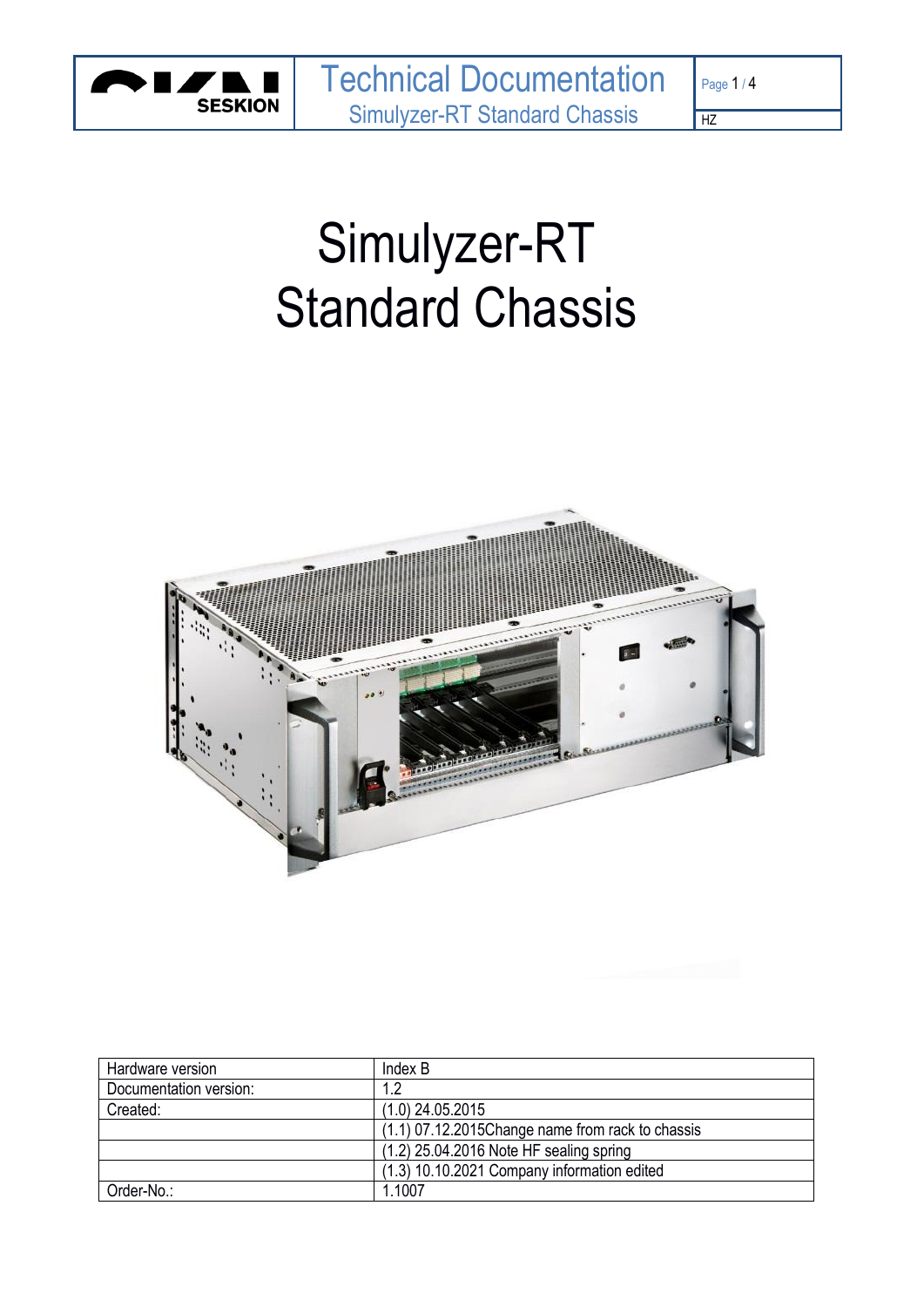

#### $\overline{HZ}$

# Safety instructions

To avoid damages to persons and devices the following safety instructions have to be noticed!

- Only qualified personnel are allowed to handle this device!
- Before any handling within the device the current supply has to be switched off!
- During operation the device have to be positioned, that enough air condition is supplied and no small parts can get into the ventilation slots.
- In case of any trouble the system has to be switched de-energized!
- The declared environmental conditions and max. voltage ranges have to be observed!
- To warranty the device remove all dust and dirt in periodically intervals.
- Make sure that the ventilation slots are unobstructed!

# Intended use:

**The Simulyzer-RT Standard Rack is engineered to hold, to contact and to supply with voltage a RT-proofing system with one CPU-1 card and a maximum 7 peripheral cards.**

 $\bullet$  The device is only permitted to use for the intended use. Any other use results the deletion of the guarantee!

For questions and repair cases contact SesKion GmbH Tel.: +49 (0)711/990 58 14 Fax: +49 (0)711/990 58 27 Email: info@seskion.de Internet: www.seskion.de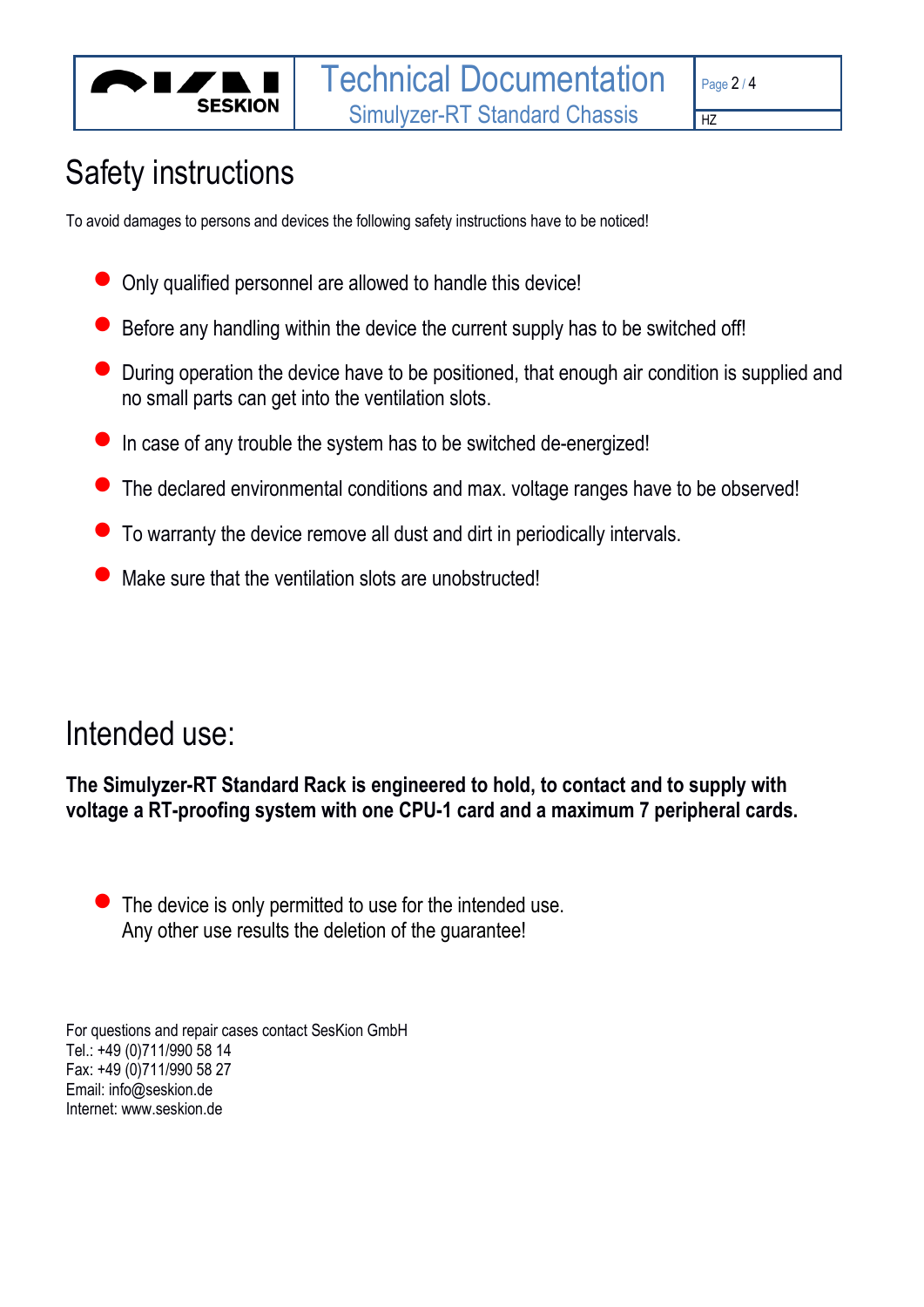

 $HZ$ 

# **1.Chassis**

8 plug-in positions.<br>Material: Depth 160 mm (Euro format)

Alu-Halbzeug Weight 6,8 kg (without peripheral cards) Operating temperature: 5 °C to 40°C (32° F … 104°F) Humidity: max. 85 %, not condensed





(Detailed dimensional drawing on request: info@seskion.de)

# **2.Power supply**

The rack includes a plug-in power supply unit.

| Input:        | 90-246 V/ 50-440 Hz / 4 A - via power adapter |
|---------------|-----------------------------------------------|
| Output:       | +5V-Stdby (2,5 A), +12 V (24 A)               |
| Output power: | max 300 W                                     |
| Fusing:       | Attention! Double pole fusing                 |
|               | (neutral & phase)!                            |
| Fuse Rating:  | 2 x T 8A H 250 V, 5x20 mm                     |
| RFI:          | EN55022 Class B                               |
| Approvals:    | UL,CE                                         |



# **Switch off the power supply before handling within the rack!**

### **3.Fans**

At the bottom of the rack there are 3 fans.

| Type:               | Sanyo Denki 9G1212P4G03 permanent |
|---------------------|-----------------------------------|
| Dimensions per fan: | 119 x 119 x 25 mm                 |
| Nominal voltage:    | 12V                               |
| Power input:        | 11 W                              |
| Air flow:           | $220 \text{ m}^3$ /h              |

Within the power supply unit no separate fan exists!

The 3 fans operate permanently, but it is able to control them via the RS 232 – interface.